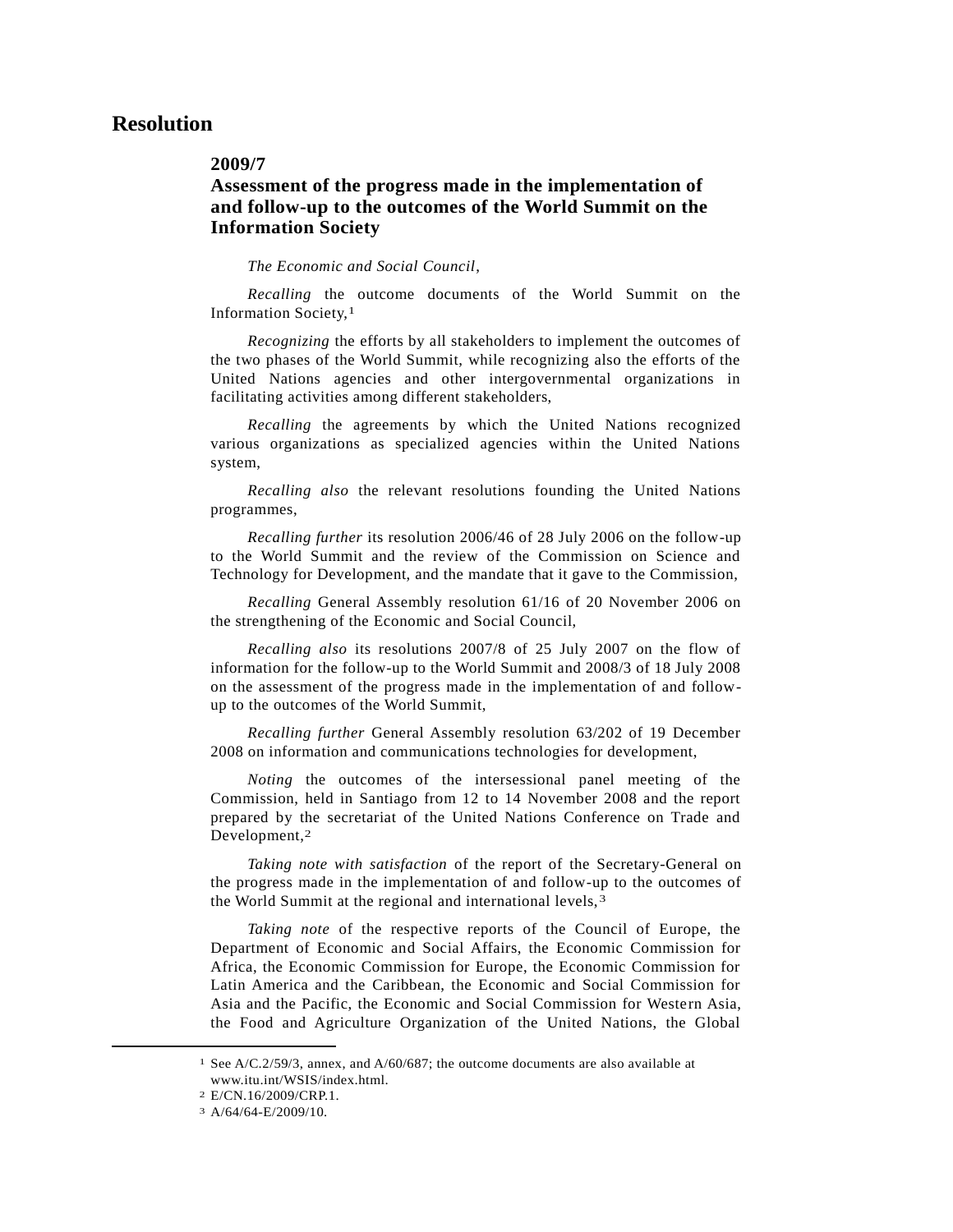Alliance for Information and Communication Technologies and Development, the Internet Governance Forum, the International Trade Centre of the United Nations Conference on Trade and Development and the World Trade Organization, the International Telecommunication Union, the United Nations Educational, Scientific and Cultural Organization, the United Nations Industrial Development Organization, the Universal Postal Union, the World Health Organization, the World Intellectual Property Organization and the World Meteorological Organization, which were used as inputs to the report of the Secretary-General,

## **Taking stock: reviewing the implementation of the outcomes of the World Summit on the Information Society**

*Reaffirms* that information and communications technologies have the potential to provide new solutions to development challenges;

2. *Recognizes* that the economic downturn has led to a slowdown in investment, but at the same time notes the resilience of the information and communications technology sectors and their potential contribution to speeding up global economic recovery;

3. *Notes* that while the digital divide may be shrinking in some areas, many challenges remain with large disparities still existing in terms of access to information and communications technologies and knowledge, penetration and affordability, both between developed and developing countries and within countries and regions and, moreover, new forms of the digital divide are emerging regarding broadband and local digital content;

4. *Stresses* the need to bridge the digital divide and to ensure that the benefits of new technologies, especially information and communication technologies, are available to all, a need that poses a challenge for many countries, which are forced to choose between many competing objectives in their development planning and in demands for development funds, while having limited resources;

5. *Notes with dissatisfaction* that, for the majority of the poor, the developmental promise of science and technology, including information and communications technologies, remains unfulfilled, and emphasizes the need to effectively harness technology, including information and communications technologies, to bridge the digital divide;

6. *Recognizes* that information and communications technologies present new opportunities and challenges and that there is a pressing need to address the major impediments that developing countries face in ac cessing the new technologies, such as insufficient resources, infrastructure, education, capacity, investment and connectivity and issues related to technology ownership, standards and flows, and in this regard calls upon all stakeholders to provide adequate resources, enhanced capacity-building and transfer of technology to developing countries, particularly the least developed countries;

7. *Notes* that considerable efforts were undertaken and progress was made in 2008 towards the implementation of the outcomes of the World Summit on the Information Society, and that numerous activities have been reported by the different entities of the United Nations system, although various relevant activities by non-governmental actors were not reflected by the reporting mechanism in place;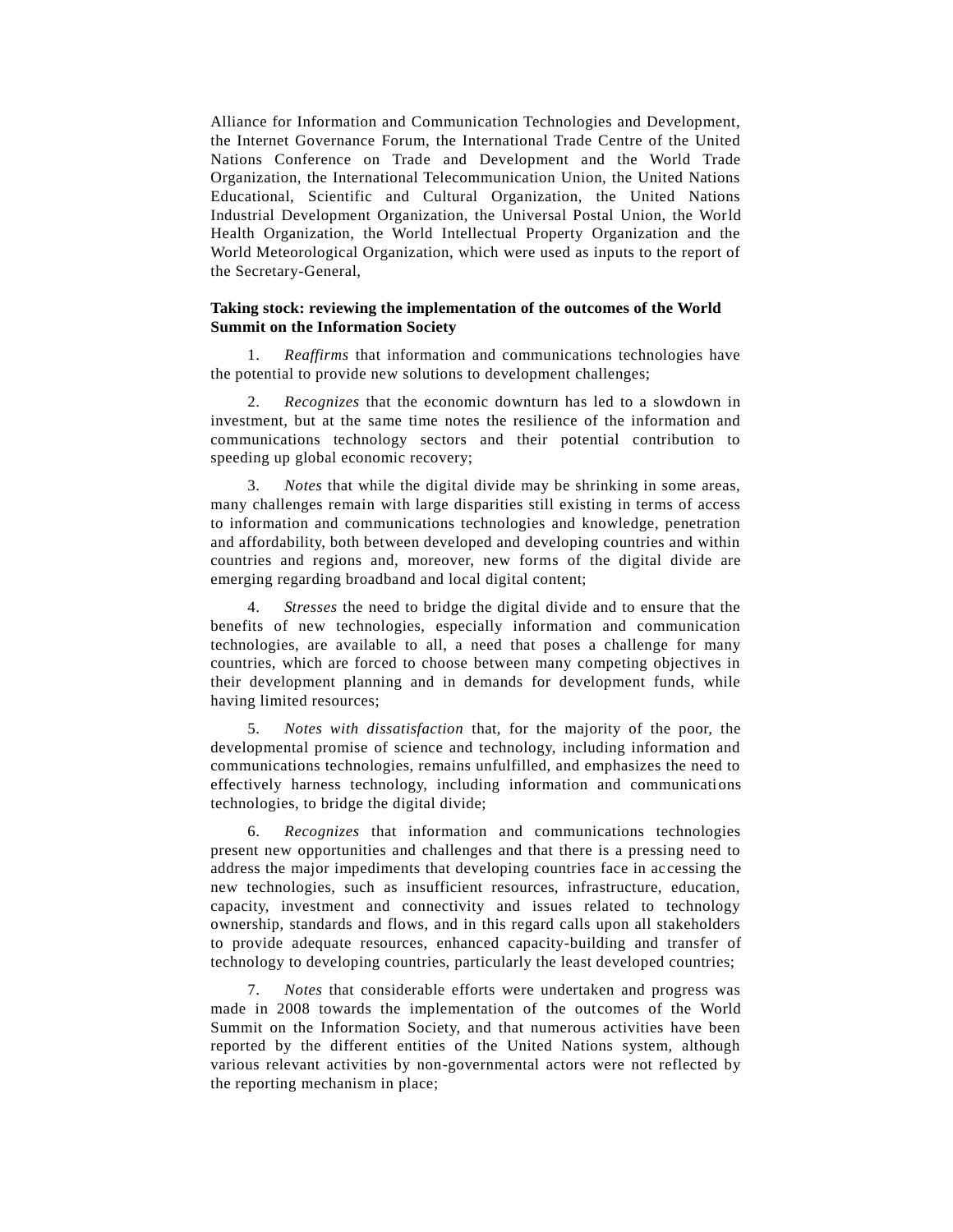8. *Takes note* of the respective reports of many United Nations entities, with their own executive summaries, submitted as inputs for the preparation of the annual report of the Secretary-General to the Commission on Science and Technology for Development and published on the website of the Commission, as mandated by the Economic and Social Council in its resolution 2007/8;

9. *Notes* the holding of the cluster of events related to the World Summit in an improved format, renamed as World Summit on the Information Society Forum 2009, organized by the International Telecommunication Union, the United Nations Educational, Scientific and Cultural Organization and the United Nations Conference on Trade and Development to facilitate the implementation of the World Summit action lines, and notes that the inclusiveness, interactivity and depth of the discussions of the Forum on the implementation of the action lines in a multi-stakeholder framework can be further enhanced;

10. *Recalls* the importance of close coordination among the leading action line facilitators and with the secretariat of the Commission;

11. *Notes* the results of the meeting on 22 May 2009 of the United Nations Group on the Information Society, which agreed, inter alia, to carry out an open consultation on financial mechanisms, as requested by the Economic and Social Council in its resolution 2008/3, and highlights the role of the Group in facilitating the implementation of the outcomes of the World Summit under the United Nations System Chief Executives Board for Coordination as requested of the Secretary-General in paragraph 103 of the Tunis Agenda for the Information Society; 4

12. *Calls upon* international and regional organizations to assess and report on a regular basis on the universal accessibility of nations to information and communications technologies, with the aim of creating equitable opportunities for the growth of the information and communications technology sectors of developing countries;

13. *Notes with regret* that more than three years after the second phase of the World Summit, held in Tunis from 16 to 18 November 2005, the revised guidelines for United Nations country teams on preparing common country assessments and United Nations Development Assistance Framework still do not reflect the recommendations of the outcome documents of the Summit and do not contain a component on information and communications technology for development, and urges that the necessary coordinated action be taken for implementation of the recommendations in paragraph 100 of the Tunis Agenda;

14. *Reaffirms* the principles enunciated in the World Summit that the Internet has evolved into a global facility available to the public, that its governance should constitute a core issue of the information society agenda and that the international management of the Internet should be multilateral, transparent and democratic, with the full involvement of Governments, the private sector, civil society and international organizations and should ensure an equitable distribution of resources, facilitate access for all and ensure a stable and secure functioning of the Internet, taking into account multilingualism;

 $\overline{\phantom{a}}$ 

<sup>4</sup> See A/60/687.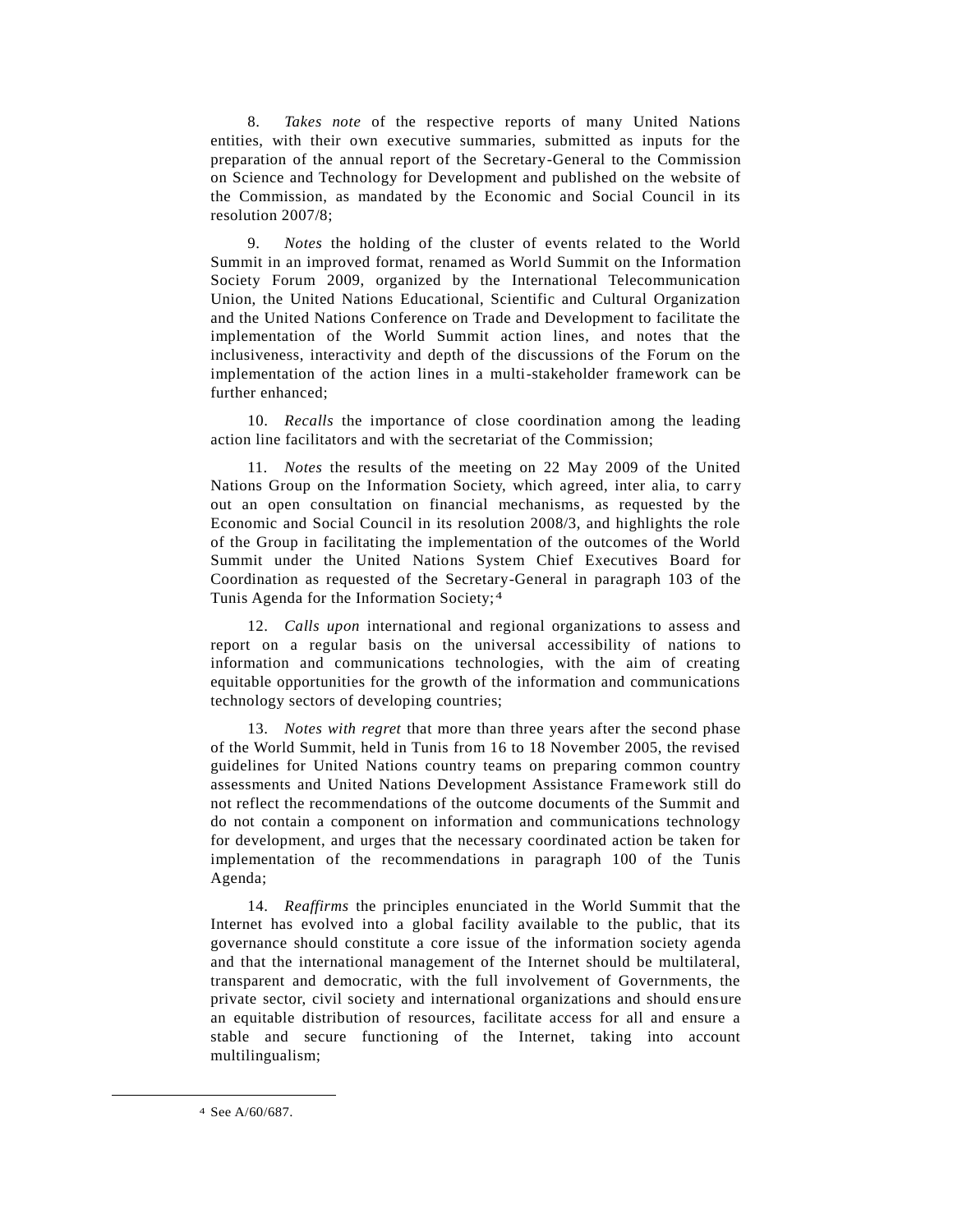15. *Notes* the discussions in the Internet Governance Forum as a multi-stakeholder platform on public policy issues related to Internet governance, which were reflected by the Secretary-General in his report, expresses appreciation for the work done by the Chair, the secretariat and the host Governments of the Forum, and looks forward to the convening of the fourth meeting of the Forum, in Egypt in November 2009;

16. *Encourages* all stakeholders to contribute to the online consultations regarding the "desirability of the continuation" of the Internet Governance Forum, as envisaged in paragraph 76 of the Tunis Agenda, taking into consideration the stakeholders in developing areas that have been unable to get connected online, and urges the Secretary-General to take all appropriate measures to have broad-based consultations;

17. *Notes* that paragraph 80 of the Tunis Agenda refers to development of multi-stakeholder processes at the national, regional and international levels;

18. *Recognizes* the contribution of the World Telecommunication Standardization Assembly 2008 towards enhanced cooperation;

19. *Notes* the conclusion of the Secretary-General on the basis of performance reports from ten organizations relevant to Internet governance that, while the efforts made varied in nature among the organizations, the performance reports suggest that the call in the Tunis Agenda for enhanced cooperation has been taken seriously by these organizations, and requests the Secretary-General to report to the Economic and Social Council through the Commission on the progress made towards enhanced cooperation;

20. *Notes* that topics that were not central at the first and second phases of the World Summit in 2003 and 2005 continue to emerge, such as the potential of information and communications technologies to combat climate change, the protection of online privacy and the empowerment and protection, particularly against cyberexploitation and abuse, of vulnerable groups of society, in particular children and young people;

21. *Notes* that a rising level of Internet penetration alone does not necessarily guarantee an information society for all, and that the information society requires complementary efforts and funds to make access affordable and develop skills to make use of the services and equipment and develop local content;

22. *Notes* the contribution of the Global Alliance for Information and Communication Technologies and Development to the twelfth session of the Commission;

23. *Welcomes* the efforts undertaken by Tunisia, host of the second phase of the World Summit, to organize annually the ICT4All Forum and technological exhibition as a platform to promote a dynamic business environment for the information and communications technology sector worldwide;

24. *Calls upon* all States, in building the information society, to take steps with a view to avoiding, and to refrain from taking, any unilateral measure not in accordance with international law and the Charter of the United Nations that impedes the full achievement of economic and social development by the population of affected countries and that hinders their well-being;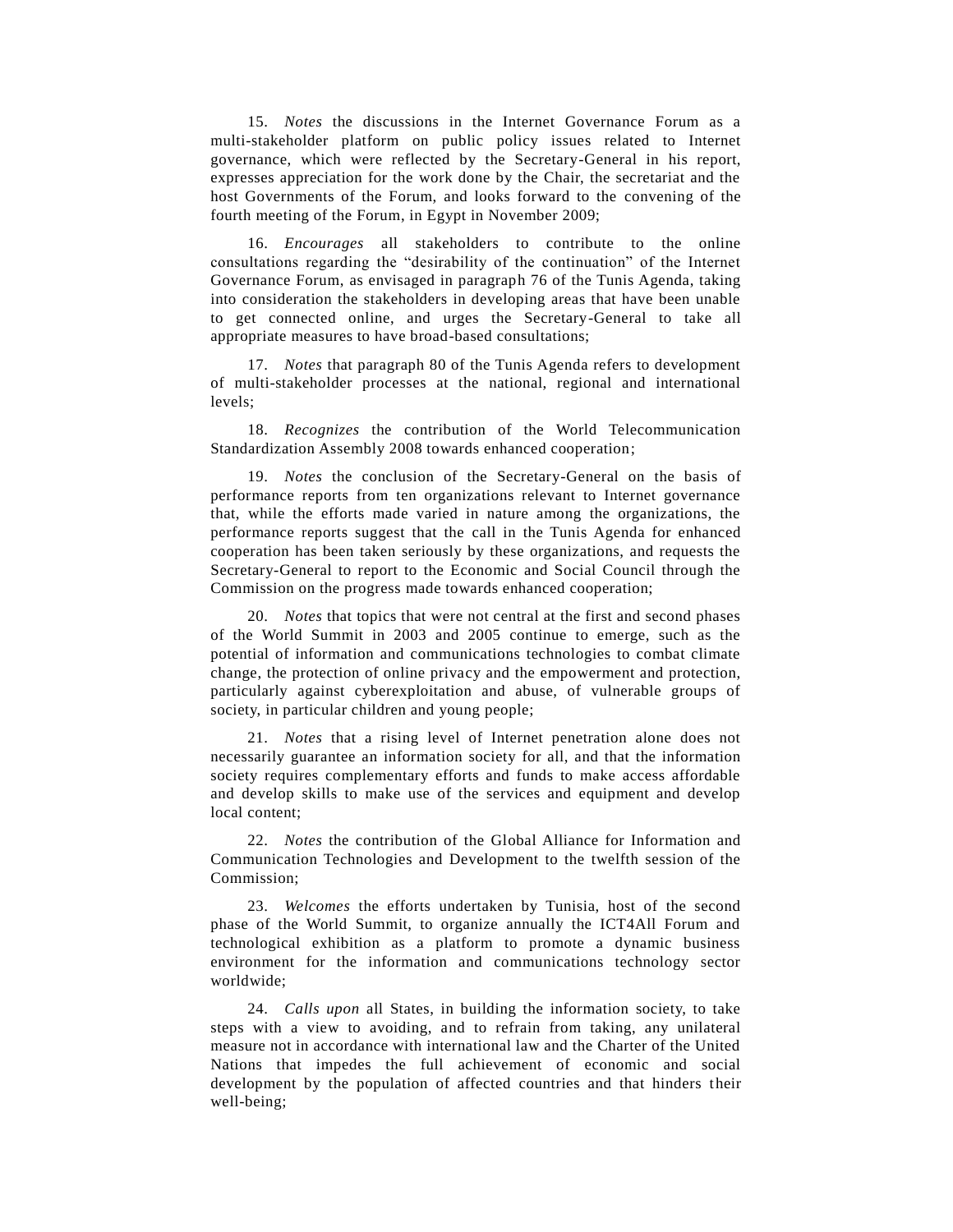#### **The road ahead**

25. *Encourages* all stakeholders to continue their efforts to implement the World Summit vision of a people-centred, inclusive and developmentoriented information society so as to enhance digital opportunities for all people in order to help to bridge the digital divide;

26. *Calls upon* all stakeholders to assist developing countries in their efforts towards narrowing the digital divide, particularly with regard to access, affordability, speed in broadband, local content and data privacy;

27. *Encourages* all stakeholders to continue to cooperate on and to develop information and communications technology partnerships towards capacity-building, transfer of technology and knowledge, and research and development;

28. *Recognizes* the work of the Partnership on Measuring Information and Communication Technology for Development, its institutional strengthening and the creation of the working group to measure the economic and social impact of information and communications technologies, recalls Economic and Social Council resolution 2008/3, in which the Council acknowledged the work of the Partnership to develop indicators, and recommends that the Partnership consider the creation of benchmarks and impact indicators for further consideration by the United Nations Statistical Commission;

29. *Notes* the efforts made in developing tools to assess the global digital divide, including, inter alia, the International Telecommunication Union Information and Communication Technology Development Index;

30. *Encourages* all stakeholders to continue to focus on pro-poor information and communications technology policies and applications, including the need for access to broadband at the grass-roots level, with a view to narrowing the digital divide between and within countries;

31. *Encourages* all stakeholders to increase efforts to implement the information and communications technology accessibility concept as contained in article 9 of the Convention on the Rights of Persons with Disabilities:<sup>5</sup>

32. *Calls* on all stakeholders, in the interest of future generations, to give due attention to digital preservation, and commends the United Nations Educational, Scientific and Cultural Organization and its partners for their work on the World Digital Library, which was inaugurated on 21 April 2009;

33. *Takes note* of the importance of efforts to reduce the environmental effects of the information and communications technology sector and at the same time of the potential of information and communications technologies to reduce environmental impacts in other sectors;

34. *Recognizes* the importance of continuing efforts at the national and international levels to address privacy and security concerns in the use of information and communications technology, and encourages Governments, in cooperation with other stakeholders, to develop effective approaches in this regard;

 $\overline{\phantom{a}}$ 

<sup>5</sup> General Assembly resolution 61/106, annex I.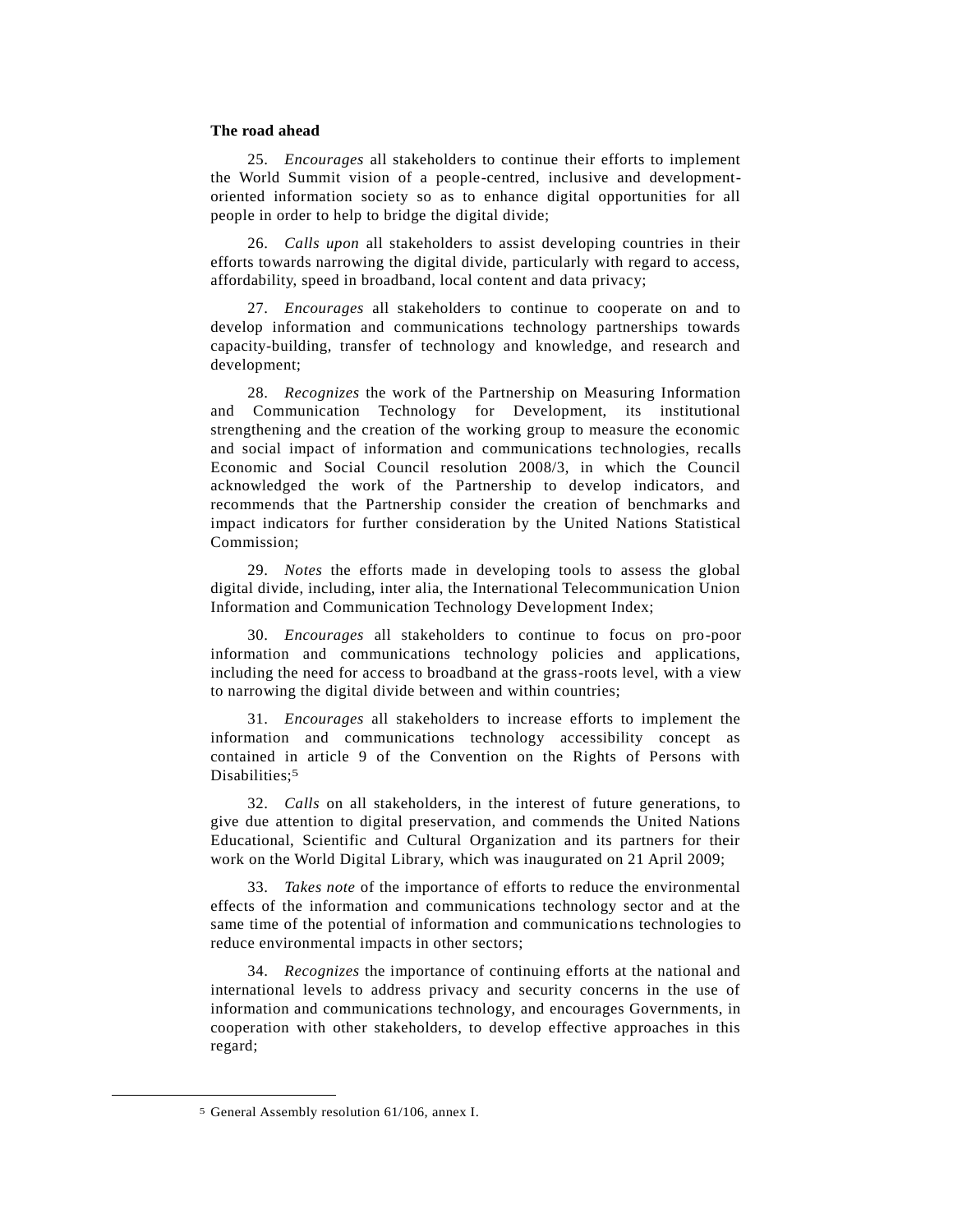35. *Urges* the United Nations entities still not actively cooperating in the World Summit implementation through the United Nations system and its follow-up to take the necessary steps and commit to a people-centred, inclusive and development-oriented information society and to catalyse the attainment of the internationally agreed development goals, including those contained in the United Nations Millennium Declaration;6

36. *Encourages* the World Summit action line facilitators to increase their efforts to include all stakeholders in the facilitation process on implementing the World Summit action lines and to further enhance the interactivity of the process;

37. *Encourages* the regional commissions to continue to share best practices among themselves to improve the overall implementation of the outcomes of the World Summit;

38. *Encourages* all relevant United Nations entities, including the regional commissions, to support the development and implementation of national e-strategies in developing and least developed countries, while encouraging international collaboration, especially South-South cooperation and North-South partnerships, for determining best practices and sharing experiences and resources;

39. *Takes note* of action line C7 of the World Summit on e-health and the Millennium Development Goals related to health, as well as the Economic and Social Council annual ministerial review theme for 2009, "Implementing the internationally agreed goals and commitments in regard to global public health";

40. *Encourages* Governments to strive to use information and communications technology to achieve the health-related internationally agreed development goals by increasing multi-stakeholder coordinated efforts at the national and international levels;

41. *Encourages* the development of identified national health priorities, a national e-health policy and strategy that brings together the health and information and communications technology sectors to articulate information and communications technology implementation policies and plans for public health;

42. *Encourages* the World Health Organization, the International Telecommunication Union and other United Nations agencies and bodies to coordinate their activities and work closely with relevant stakeholders to develop guidelines for data exchange, which is essential to the successful implementation of health information and communications technology applications and the infrastructure that supports them;

43. *Invites* the international community to make voluntary contributions to the special trust fund established by the United Nations Conference on Trade and Development to support the review and assessment work of the Commission on Science and Technology for Development regarding follow-up to the World Summit on the Information Society;

44. *Recommends* mainstreaming information and communications technologies in the economy as a driver of growth and sustainable

 $\overline{\phantom{a}}$ 

<sup>6</sup> See General Assembly resolution 55/2.